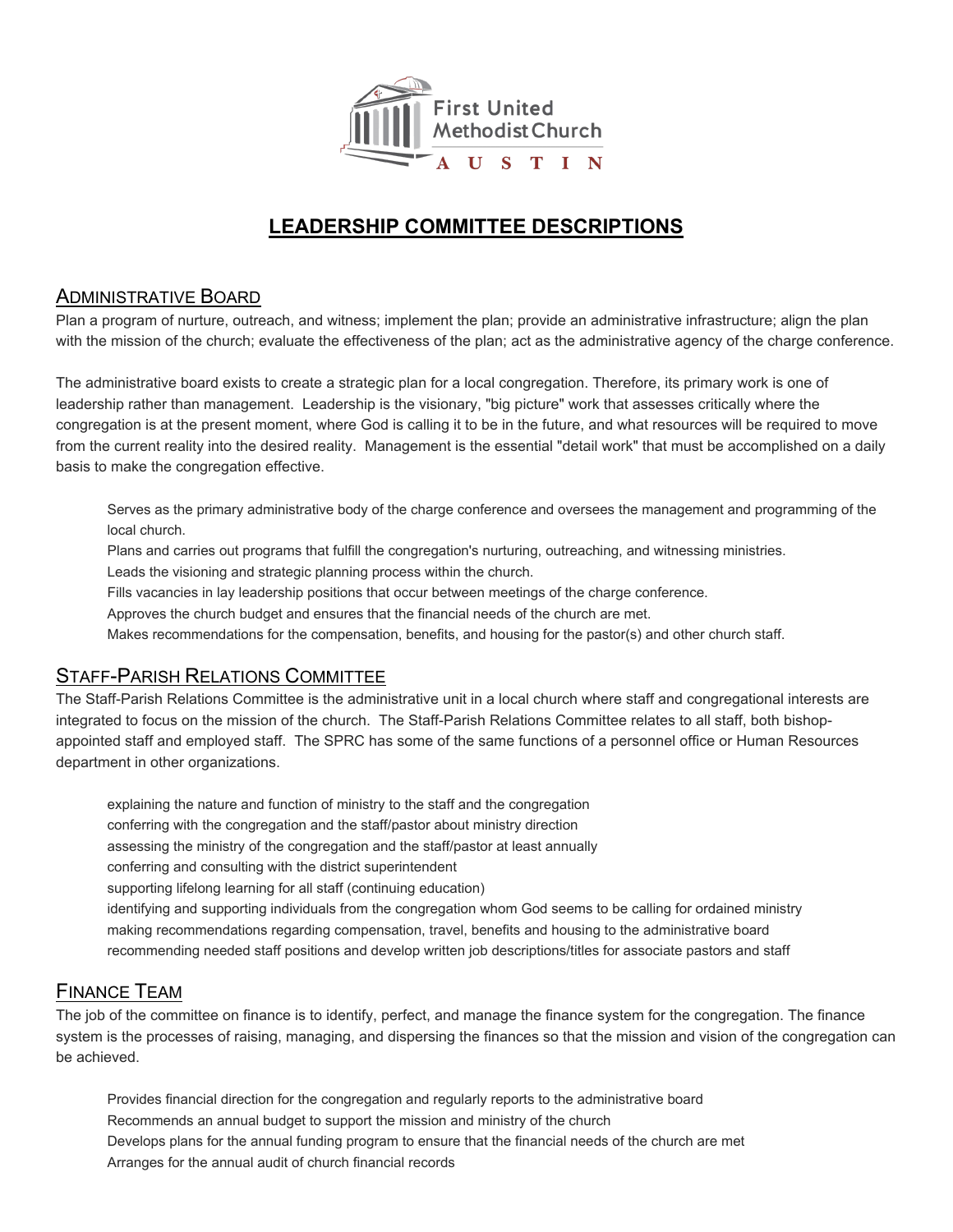## BOARD OF TRUSTEES

The board of trustees supervises and maintains all property belonging to your congregation so that the ministries of the congregation can be effective. The primary purpose of the church building and facilities is to enable the vision and ministry of the congregation. Good stewardship, common sense, and prudence dictate that the church, parsonage, facilities, property, equipment, furnishings, and other physical property be well maintained.

Oversee, maintain, and supervise all local church property. This would include conducting an annual inspection and inventory of all church property, including the parsonage.

Report annually to the charge conference on the state of the church's property, equipment, investments, and resources. Ensure that the articles of incorporation of the congregation are kept up-to-date, if applicable.

Be responsible, in conjunction with the pastor, for all use of the church buildings and grounds.

Maintain adequate insurance coverage on all church property and develop appropriate risk management policies.

Submit to the committee on finance the annual budget requests for insurance, property maintenance and improvement, and new property purchases.

Be accountable to charge conference and to the administrative board.

#### ENDOWMENT

Receive and administer all gifts made to the endowment; make certain that all trust funds of the congregation are invested properly. Develop guidelines for receiving and managing wills, trusts, bequests, and other investments given to the church. Define the purpose(s) of the endowment fund, and communicate those purposes to the organization's donors;

Plan and carry out activities that create visibility for the fund;

Consider and make decisions about special purpose gifts;

Plan for making grant distributions from the endowment fund; and

Plan and carry out fundraising activities for memorial gifts, bequests and major lifetime gifts

#### NOMINATIONS AND LEADERSHIP DEVELOPMENT

The charge conference elects members for the committee on Nominations and Leadership Development to guide the administrative board or alternative structure on matters regarding the lay leadership (other than employed staff) of the congregation.

get to know members of the congregation and identify (and help them to discern) their skills, gifts, knowledge, and level of commitment

identify leadership and service opportunities in your congregation

prepare job descriptions for leadership positions

match potential leaders with leadership positions and invite persons to serve in those positions, making sure that these persons represent the makeup of your congregation

present recommendations to the charge conference

equip leaders through training and support

## ADULT DISCIPLESHIP TEAM

The adult discipleship team is responsible for developing a comprehensive strategy for adult faith formation. This team works to identify and articulate the needs of adults of all ages and life situations; serve as liaison with organizations, people and resources that relate to adults and their concerns for personal growth and service; support the work of pastors and staff as they plan and carry out faith formation programming throughout the year; and review and evaluative resources and programs that address the faith formation needs and passions of adults at various life stages and stages of faith. This team provides ways for the local congregation to connect and build relationships through faith formation opportunities including small groups.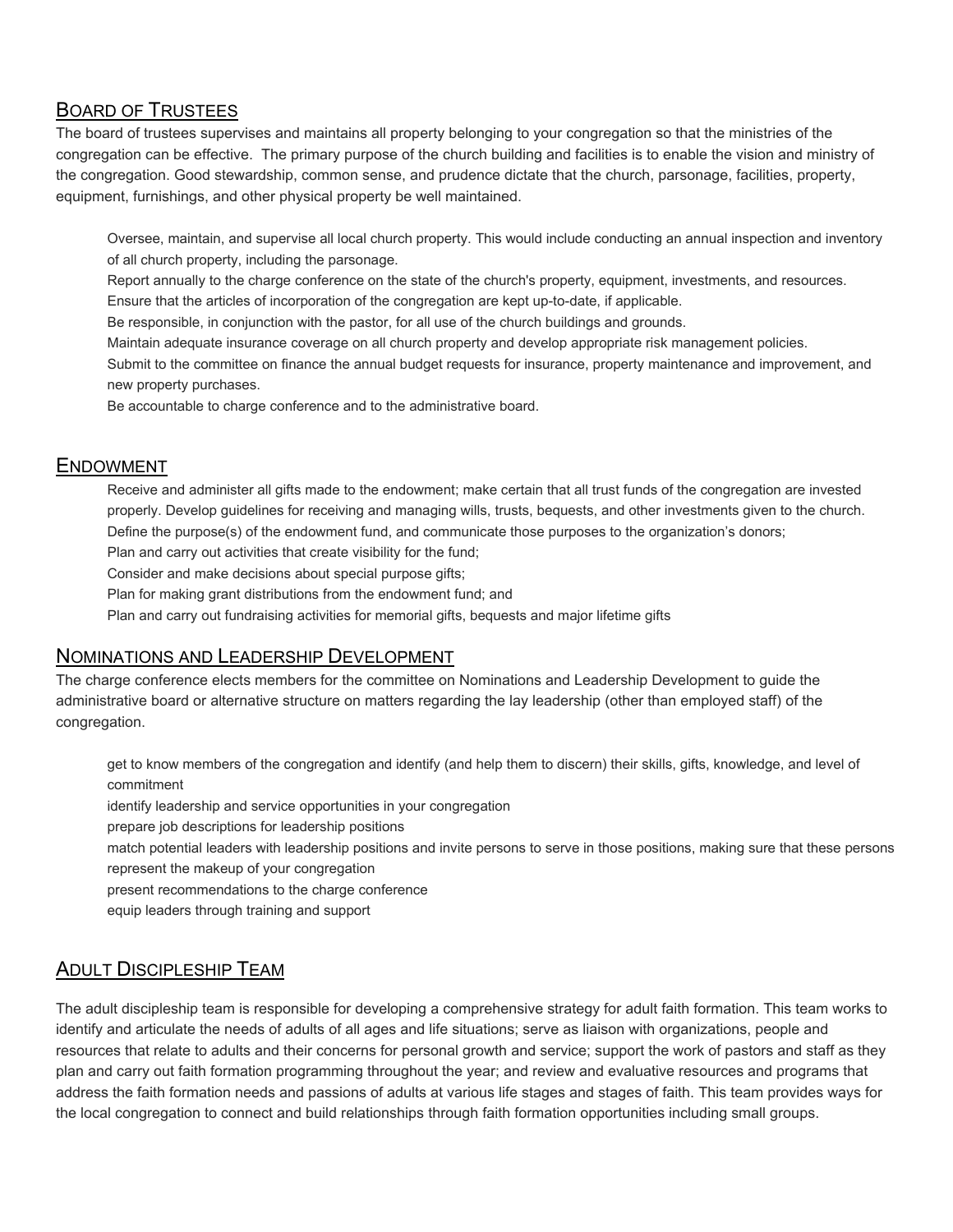# CHILDREN MINISTRIES TEAM

The children's ministry team is responsible for planning, visioning and advocating for children within the congregation, the community and the world. The team sets policies and procedures related to children, oversees the planning of short-term experiences, considers children's ministry needs within the whole of the congregation's ministries and communicates with parent and the congregation. The team works closely with the Director and Assistant Director of Children's Ministries and other church staff responsible for ministry with children, including children's choirs and weekday preschool ministries. The team is accountable to Education Ministry (or other named group responsible for the church's educational ministry).

- Provide and maintain a consensus for the direction of Children's Ministry
- Listen to and support the children and families, teaching volunteers, and childcare staff
- Develop mission and vision statements
- Set short-term and long-term goals
- Advocate for the involvement of children in the life of the church
- Make budget recommendations
- Pray for the children and families we serve

# YOUTH MINISTRIES TEAM

The youth's ministry team is responsible for planning, visioning and advocating for youth within the congregation, the community and the world. There shall be a comprehensive approach to development and implementation of ministry with middle and high school youth at all levels of the Church. The comprehensive approach is based on the understanding that the primary task is to love young people where they are, to encourage them in developing their relationship to God, to provide them with opportunities for nurture and growth, and to challenge them to respond to God's call to serve in their communities. The team sets policies and procedures related youth, oversees the planning of short-term experiences, considers the youth ministry needs within the whole of the congregation's ministries and communicates with parent and the congregation. The team works closely with the Director and other church staff responsible for ministry with youth. The youth ministry team holds the ministry accountable to their annual and structural goals.

### MERCY AND JUSTICE TEAM

The Mercy & Justice team plans and coordinates ministry opportunities that help bring healing and wholeness to individual lives and communities. The team provides opportunities that inform and motivate the congregation to support ministries of mercy and justice; mission experiences that address identified needs in our local community, country, and around the world; and mission support that helps fund local mission outreach and the global mission work of The United Methodist Church. This team specifically encourages and supports ministries with the hungry, the homeless, and the marginalized within and beyond our community; plans events and programs to educate the congregation about social justice issues; and leads the congregation in advocating for systemic change.

## CONNECTIONS TEAM

The Connections Team seeks to provide ways to lead members and guests into active participation in ministry. They oversee the path toward membership in the church, including the First Steps class. They seek and develop new ways to help others move toward involvement in Sunday School classes, small groups, service opportunities, music ministries, children and youth ministries, and ministries of justice.